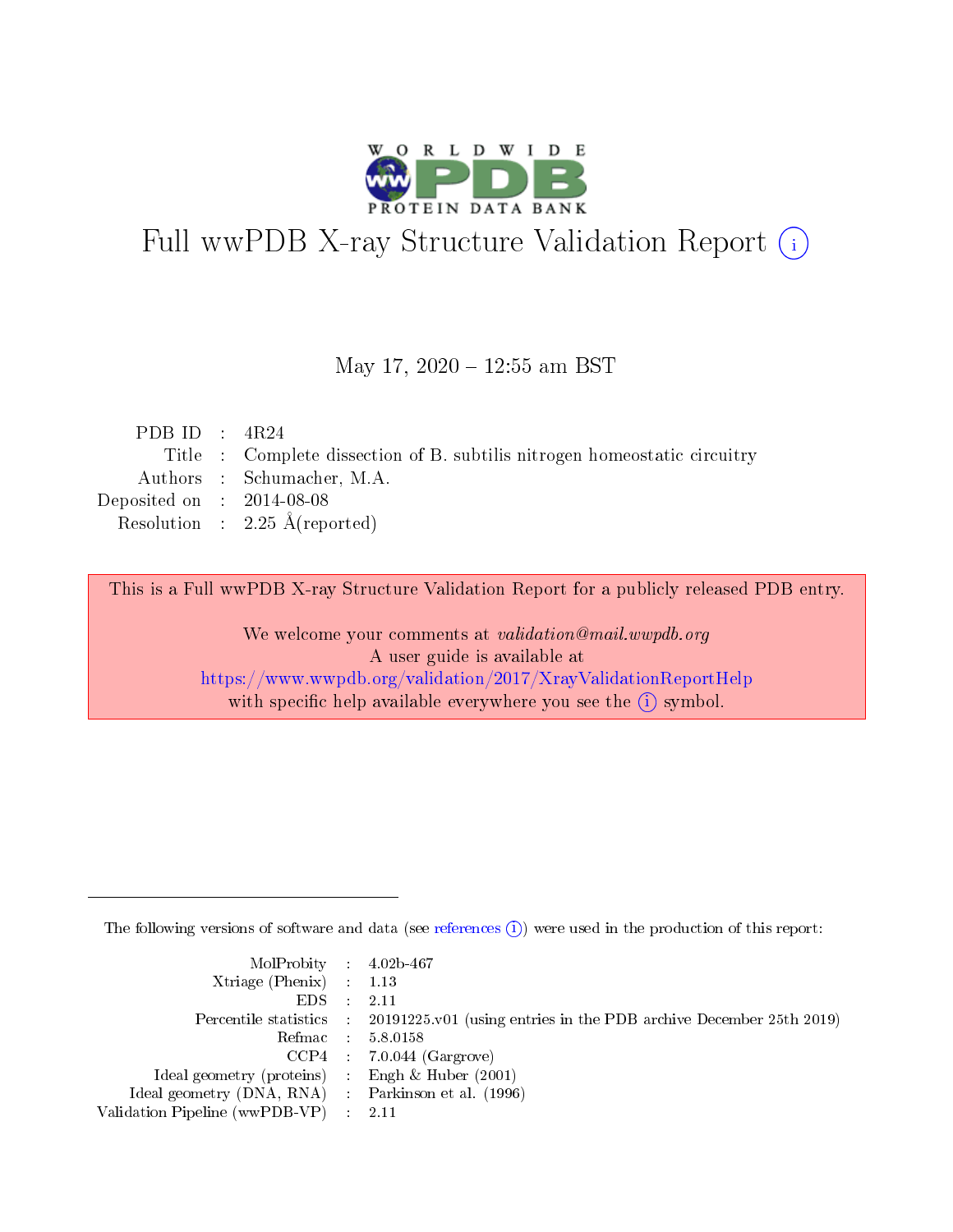# 1 [O](https://www.wwpdb.org/validation/2017/XrayValidationReportHelp#overall_quality)verall quality at a glance  $(i)$

The following experimental techniques were used to determine the structure: X-RAY DIFFRACTION

The reported resolution of this entry is 2.25 Å.

Percentile scores (ranging between 0-100) for global validation metrics of the entry are shown in the following graphic. The table shows the number of entries on which the scores are based.



| Metric                | Whole archive<br>$(\#\text{Entries})$ | Similar resolution<br>$(\#\text{Entries},\,\text{resolution}\,\,\text{range}(\textup{\AA}))$ |
|-----------------------|---------------------------------------|----------------------------------------------------------------------------------------------|
| $R_{free}$            | 130704                                | $1377(2.26-2.26)$                                                                            |
| Clashscore            | 141614                                | $1487(2.26-2.26)$                                                                            |
| Ramachandran outliers | 138981                                | $1449(2.26-2.26)$                                                                            |
| Sidechain outliers    | 138945                                | $1450(2.26-2.26)$                                                                            |
| RSRZ outliers         | 127900                                | $1356(2.26-2.26)$                                                                            |

The table below summarises the geometric issues observed across the polymeric chains and their fit to the electron density. The red, orange, yellow and green segments on the lower bar indicate the fraction of residues that contain outliers for  $>=3, 2, 1$  and 0 types of geometric quality criteria respectively. A grey segment represents the fraction of residues that are not modelled. The numeric value for each fraction is indicated below the corresponding segment, with a dot representing fractions  $\epsilon=5\%$  The upper red bar (where present) indicates the fraction of residues that have poor fit to the electron density. The numeric value is given above the bar.

| Mol | $C$ hain $\vert$ Length | Quality of chain |     |  |  |  |  |
|-----|-------------------------|------------------|-----|--|--|--|--|
|     |                         | 6%<br>75%        | 22% |  |  |  |  |
|     | $\Omega$ 1              | 62%              | 38% |  |  |  |  |

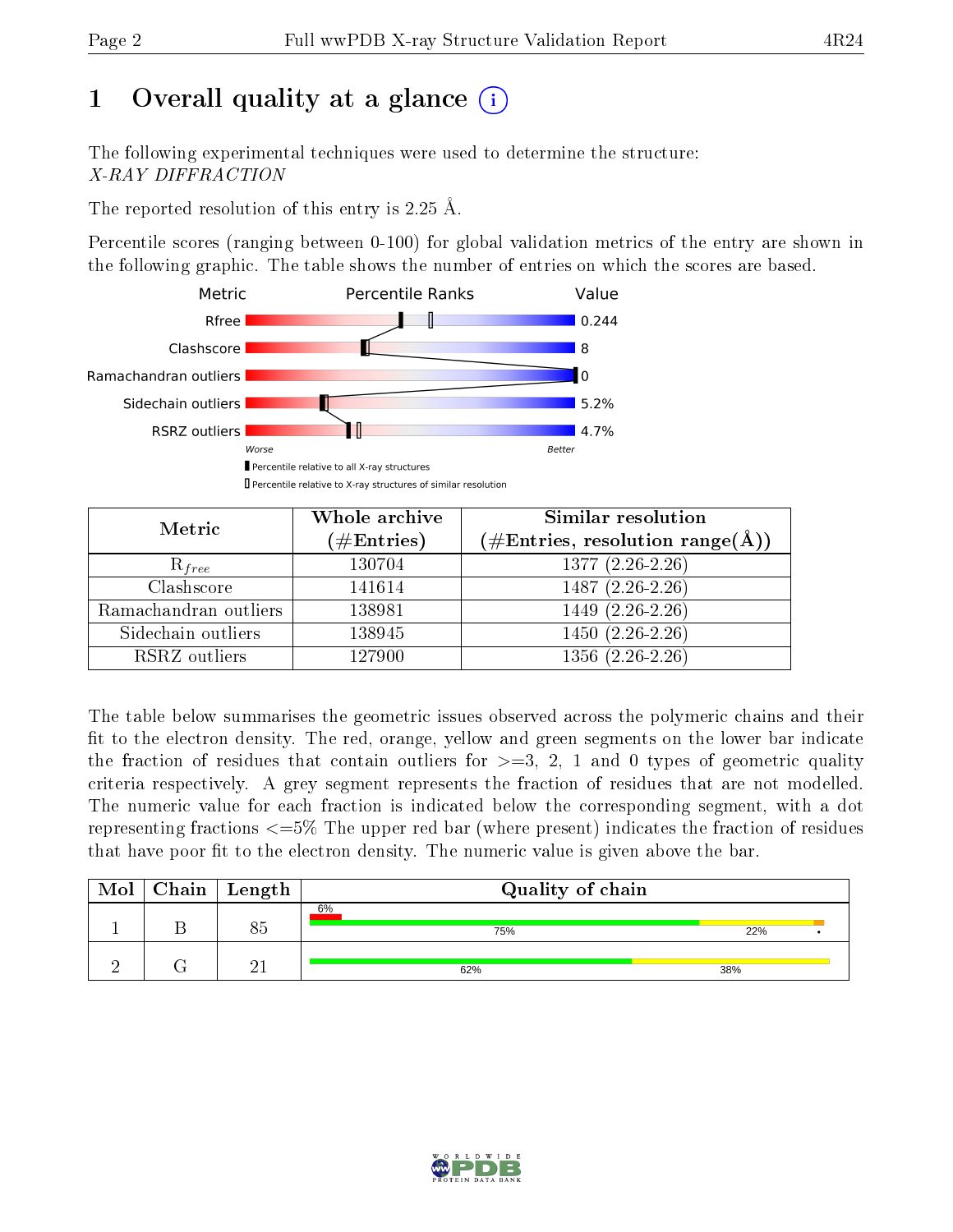# 2 Entry composition (i)

There are 3 unique types of molecules in this entry. The entry contains 1189 atoms, of which 0 are hydrogens and 0 are deuteriums.

In the tables below, the ZeroOcc column contains the number of atoms modelled with zero occupancy, the AltConf column contains the number of residues with at least one atom in alternate conformation and the Trace column contains the number of residues modelled with at most 2 atoms.

Molecule 1 is a protein called HTH-type transcriptional regulator TnrA.

| Mol | Chain   Residues | Atoms        |  |         | $\text{ZeroOcc} \mid \text{AltConf} \mid \text{Trace}$ |  |  |  |
|-----|------------------|--------------|--|---------|--------------------------------------------------------|--|--|--|
|     | 85               | Total<br>702 |  | 435 127 |                                                        |  |  |  |

• Molecule 2 is a DNA chain called DNA (5'-D(\*CP\*GP\*TP\*GP\*TP\*AP\*AP\*GP\*GP\*AP\*  $AP*TP*TP*CP*TP*GP*AP*CP*AP*CP*GP*G$ )-3').

| Mol | Chain   Residues | $\rm{Atoms}$ |     |  | ZeroOcc   AltConf   Trace |        |  |  |
|-----|------------------|--------------|-----|--|---------------------------|--------|--|--|
|     | $\overline{L}$   | otal         | 206 |  |                           | $20\,$ |  |  |

• Molecule 3 is water.

|  | Mol   Chain   Residues | Atoms                | ZeroOcc   AltConf |  |
|--|------------------------|----------------------|-------------------|--|
|  |                        | Total O              |                   |  |
|  | 15                     | Total O<br>15<br>-15 |                   |  |

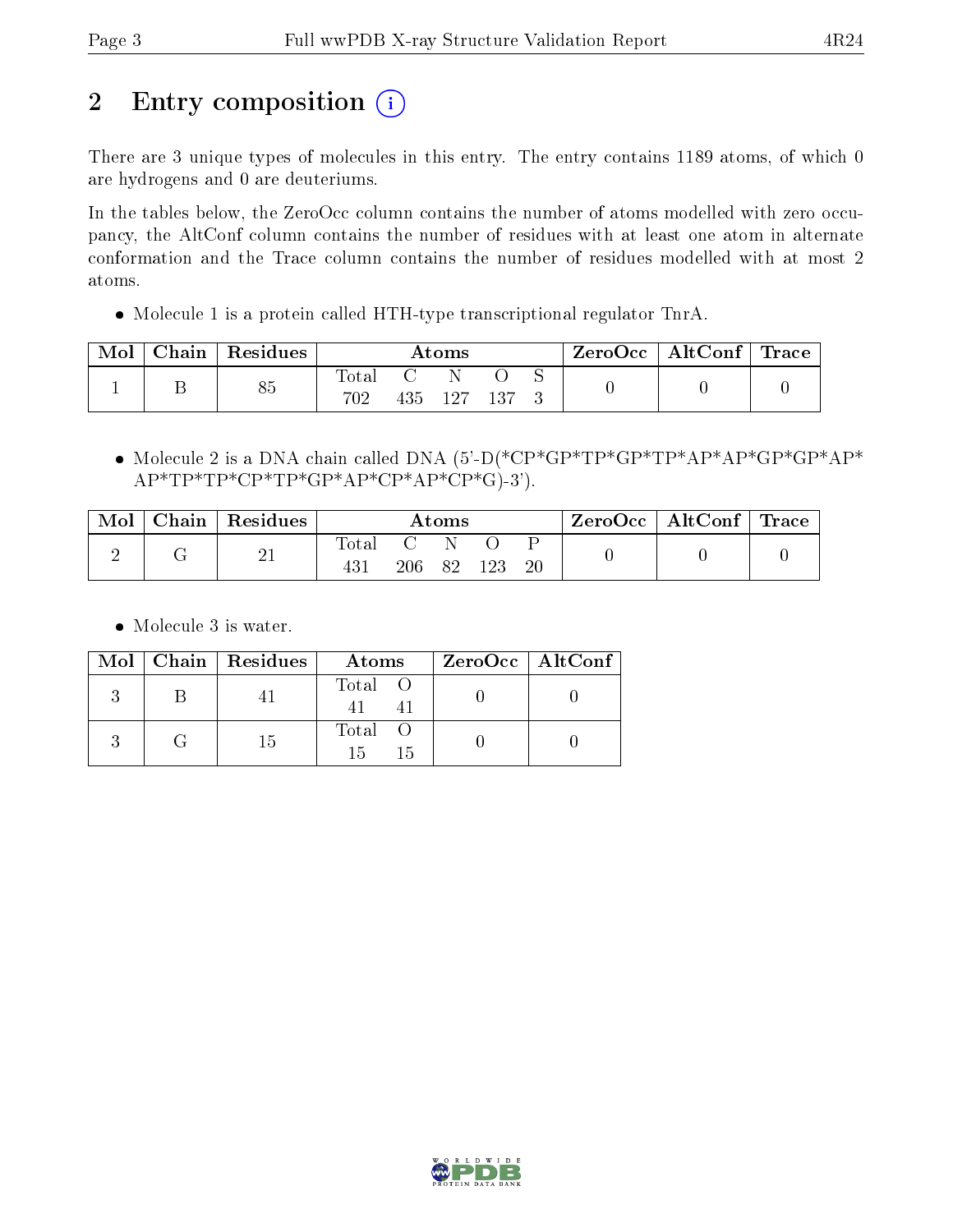# 3 Residue-property plots  $(i)$

These plots are drawn for all protein, RNA and DNA chains in the entry. The first graphic for a chain summarises the proportions of the various outlier classes displayed in the second graphic. The second graphic shows the sequence view annotated by issues in geometry and electron density. Residues are color-coded according to the number of geometric quality criteria for which they contain at least one outlier: green  $= 0$ , yellow  $= 1$ , orange  $= 2$  and red  $= 3$  or more. A red dot above a residue indicates a poor fit to the electron density (RSRZ  $> 2$ ). Stretches of 2 or more consecutive residues without any outlier are shown as a green connector. Residues present in the sample, but not in the model, are shown in grey.

• Molecule 1: HTH-type transcriptional regulator TnrA



• Molecule 2: DNA (5'-D(\*CP\*GP\*TP\*GP\*TP\*AP\*AP\*GP\*GP\*AP\*AP\*TP\*TP\*CP\*TP\*GP  $*AP*CP*AP*CP*G$ -3')

|                 | Chain G:                                      |         |                                               | 62% | 38% |
|-----------------|-----------------------------------------------|---------|-----------------------------------------------|-----|-----|
|                 |                                               |         |                                               |     |     |
| $8\overline{ }$ | <b>C5</b><br>▭<br><b>1999</b><br><b>PARTS</b> | Q.<br>a | <b>IQ</b><br>9<br>$\blacksquare$<br><b>PM</b> |     |     |

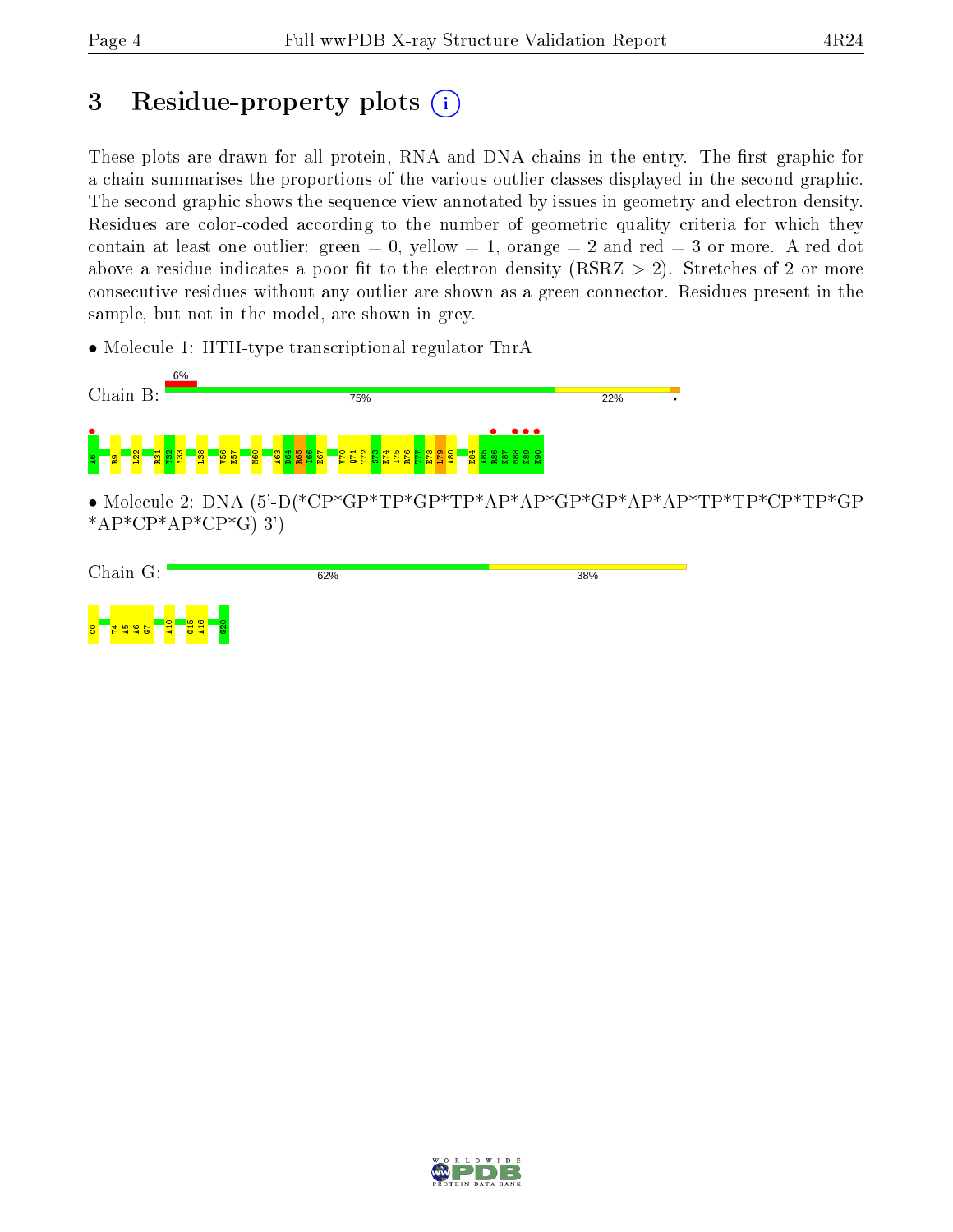# 4 Data and refinement statistics  $(i)$

| Property                                                         | Value                                               | Source     |
|------------------------------------------------------------------|-----------------------------------------------------|------------|
| Space group                                                      | C2221                                               | Depositor  |
| Cell constants                                                   | 67.36Å<br>$100.21\text{\AA}$ 46.76Å                 |            |
| a, b, c, $\alpha$ , $\beta$ , $\gamma$                           | $90.00^\circ$<br>$90.00^{\circ}$<br>$90.00^{\circ}$ | Depositor  |
| Resolution $(A)$                                                 | $55.00 -$<br>2.25                                   | Depositor  |
|                                                                  | $35.87 - 2.00$                                      | <b>EDS</b> |
| % Data completeness                                              | $99.1 (55.00 - 2.25)$                               | Depositor  |
| (in resolution range)                                            | $90.2$ $(35.87 - 2.00)$                             | <b>EDS</b> |
| $R_{merge}$                                                      | (Not available)                                     | Depositor  |
| $\mathrm{R}_{sym}$                                               | 0.07                                                | Depositor  |
| $\langle I/\sigma(I) \rangle^{-1}$                               | 4.24 (at $2.00\text{\AA}$ )                         | Xtriage    |
| Refinement program                                               | <b>CNS</b>                                          | Depositor  |
|                                                                  | 0.217, 0.242                                        | Depositor  |
| $R, R_{free}$                                                    | 0.217<br>0.244<br>$\mathbf{r}$                      | DCC        |
| $R_{free}$ test set                                              | $850$ reflections $(8.46\%)$                        | wwPDB-VP   |
| Wilson B-factor $(A^2)$                                          | 30.9                                                | Xtriage    |
| Anisotropy                                                       | 0.715                                               | Xtriage    |
| Bulk solvent $k_{sol}(\text{e}/\text{A}^3), B_{sol}(\text{A}^2)$ | $0.36$ , $50.5$                                     | <b>EDS</b> |
| $L$ -test for twinning <sup>2</sup>                              | $< L >$ = 0.50, $< L^2 >$ = 0.34                    | Xtriage    |
| Estimated twinning fraction                                      | $\overline{\text{No}}$ twinning to report.          | Xtriage    |
| $F_o, F_c$ correlation                                           | 0.95                                                | <b>EDS</b> |
| Total number of atoms                                            | 1189                                                | wwPDB-VP   |
| Average B, all atoms $(A^2)$                                     | 38.0                                                | wwPDB-VP   |

Xtriage's analysis on translational NCS is as follows: The largest off-origin peak in the Patterson function is  $8.59\%$  of the height of the origin peak. No significant pseudotranslation is detected.

<sup>&</sup>lt;sup>2</sup>Theoretical values of  $\langle |L| \rangle$ ,  $\langle L^2 \rangle$  for acentric reflections are 0.5, 0.333 respectively for untwinned datasets, and 0.375, 0.2 for perfectly twinned datasets.



<span id="page-4-1"></span><span id="page-4-0"></span><sup>1</sup> Intensities estimated from amplitudes.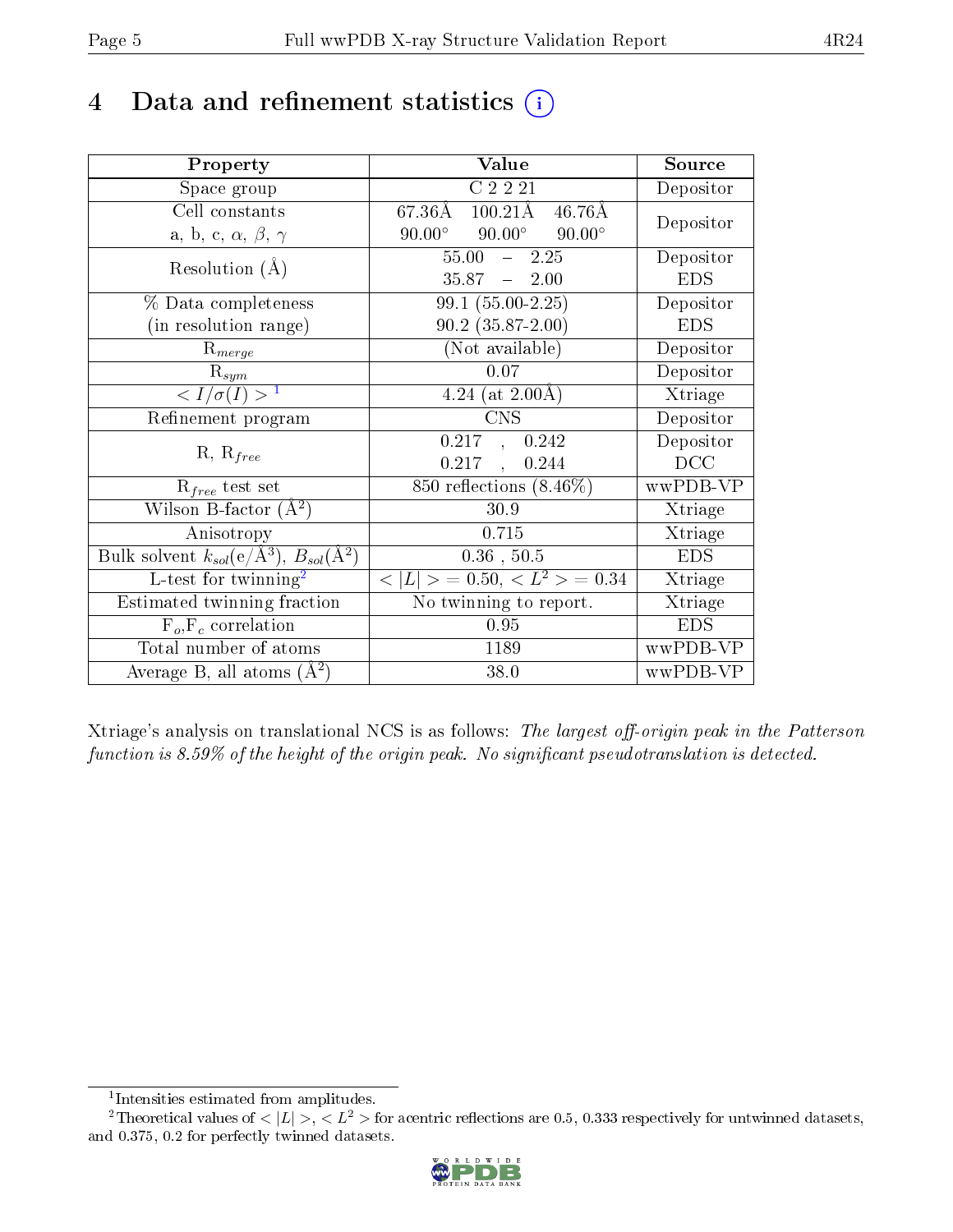# 5 Model quality  $(i)$

## 5.1 Standard geometry  $(i)$

The Z score for a bond length (or angle) is the number of standard deviations the observed value is removed from the expected value. A bond length (or angle) with  $|Z| > 5$  is considered an outlier worth inspection. RMSZ is the root-mean-square of all Z scores of the bond lengths (or angles).

| Mol           | Chain |      | Bond lengths    |      | Bond angles |
|---------------|-------|------|-----------------|------|-------------|
|               |       | RMSZ | # $ Z  > 5$     | RMSZ | # $ Z  > 5$ |
|               | B     | 0.37 | 0/708           | 0.60 | 0/940       |
| $\mathcal{D}$ | G     | 0.41 | 0/484           | 0.73 | 0/746       |
| AH            | All   | 0.38 | $^{\prime}1192$ | 0.66 | 1686        |

There are no bond length outliers.

There are no bond angle outliers.

There are no chirality outliers.

There are no planarity outliers.

## $5.2$  Too-close contacts  $(i)$

In the following table, the Non-H and H(model) columns list the number of non-hydrogen atoms and hydrogen atoms in the chain respectively. The H(added) column lists the number of hydrogen atoms added and optimized by MolProbity. The Clashes column lists the number of clashes within the asymmetric unit, whereas Symm-Clashes lists symmetry related clashes.

| Mol |      | $\mid$ Chain $\mid$ Non-H $\mid$ H(model) $\mid$ H(added) |     | Clashes   Symm-Clashes |
|-----|------|-----------------------------------------------------------|-----|------------------------|
|     | 702  |                                                           | 721 |                        |
|     |      |                                                           | 238 |                        |
|     |      |                                                           |     |                        |
|     |      |                                                           |     |                        |
|     | 1189 |                                                           |     |                        |

The all-atom clashscore is defined as the number of clashes found per 1000 atoms (including hydrogen atoms). The all-atom clashscore for this structure is 8.

All (17) close contacts within the same asymmetric unit are listed below, sorted by their clash magnitude.

| Atom-2                                   |                                          | Interatomic  | Clash         |
|------------------------------------------|------------------------------------------|--------------|---------------|
| Atom-1                                   |                                          | distance (A) | overlap $(A)$ |
| $1 \cdot R \cdot 63 \cdot A L A \cdot C$ | $1 \cdot R \cdot 67 \cdot C1 \cdot H C2$ | 1.83         |               |

Continued on next page...

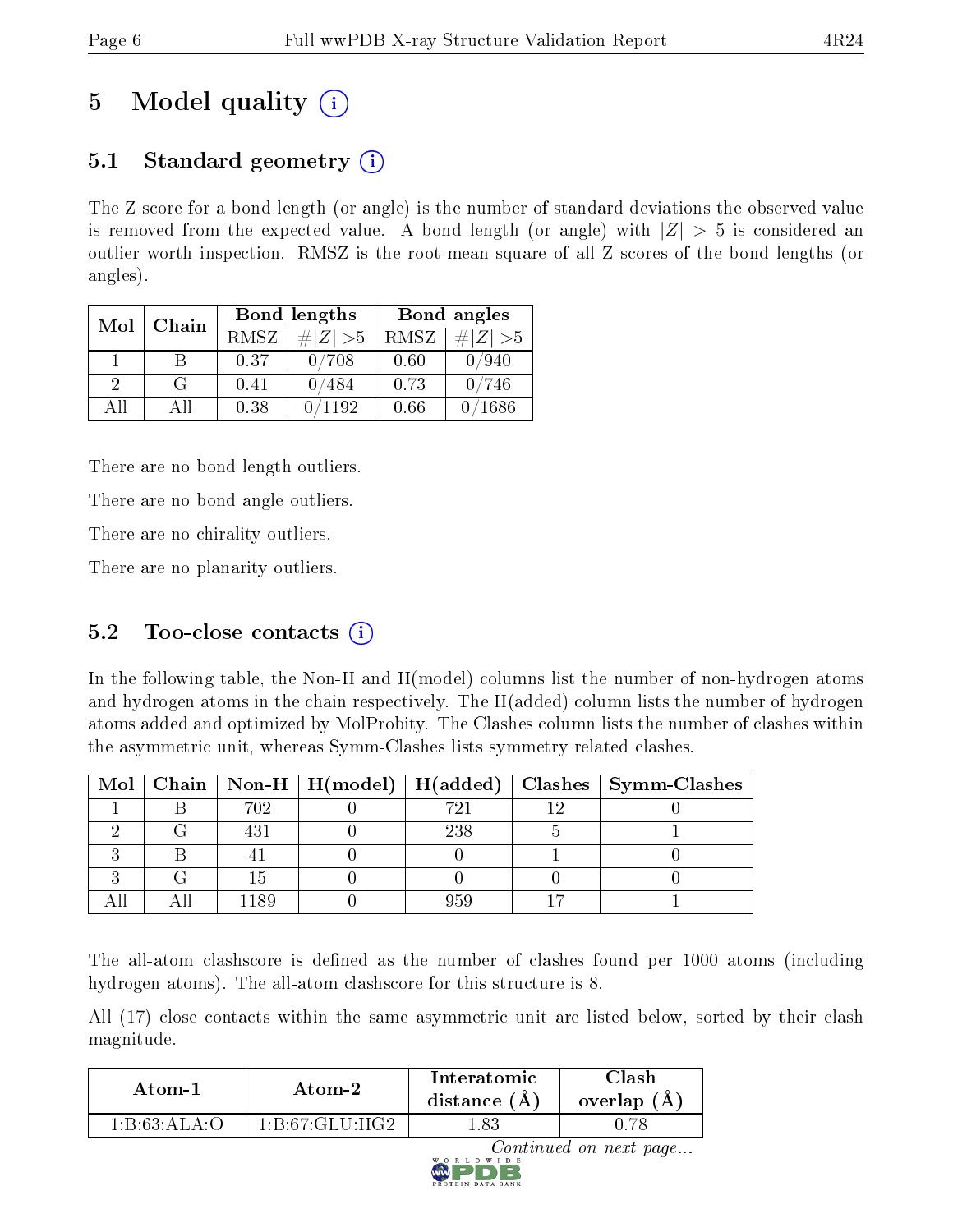| $\boldsymbol{\mathrm{Atom}\text{-}1}$ | Atom-2           | Interatomic    | Clash         |
|---------------------------------------|------------------|----------------|---------------|
|                                       |                  | distance $(A)$ | overlap $(A)$ |
| 2:G:0:DC:H6                           | 2:G:0:DC:HO5'    | 1.48           | 0.59          |
| 2:G:6:DA:H2"                          | 2:G:7:DG:OP2     | 2.03           | 0.58          |
| 1:B:9:ARG:HH12                        | 1:B:57:GLU:CD    | 2.07           | 0.57          |
| 1:B:71:GLN:HG2                        | 1:B:72:THR:N     | 2.19           | 0.57          |
| 2:G:4:DT:H2"                          | 2:G:5:DA:CS      | 2.41           | 0.56          |
| 1: B:70: VAL:CG1                      | 1:B:74:GLU:HB2   | 2.40           | 0.52          |
| 1: B: 33: TYR: O                      | 1:B:38:LEU:HB2   | 2.10           | 0.51          |
| 1: B:56: VAL:O                        | 1: B:60: MET:HG3 | 2.13           | 0.49          |
| 1: B:67: GLU: HA                      | 1: B:67: GLU:OE2 | 2.15           | 0.46          |
| 2:G:15:DG:H2"                         | 2:G:16:DA:OP2    | 2.15           | 0.46          |
| 1:B:31:ARG:NH2                        | 3:Bi:113:HOH:O   | 2.49           | 0.44          |
| 1:B:80:ALA:O                          | 1: B:84: GLU:HG3 | 2.17           | 0.44          |
| 2:G:5:DA:H2"                          | 2:G:6:DA:OP2     | 2.18           | 0.44          |
| 1:B:75:ILE:HG22                       | 1:B:79:LEU:HD22  | 2.00           | 0.43          |
| 1:B:65:ARG:HE                         | 1:B:65:ARG:HA    | 1.84           | 0.43          |
| 1:B:65:ARG:HD3                        | 1:B:78:GLU:OE1   | 2.20           | 0.41          |

Continued from previous page...

All (1) symmetry-related close contacts are listed below. The label for Atom-2 includes the symmetry operator and encoded unit-cell translations to be applied.

| Atom-1       | Atom-2              | Interatomic<br>distance $(A)$ | Clash<br>overlap (A |
|--------------|---------------------|-------------------------------|---------------------|
| 2:G:10:DA:N1 | 2:G:10:DA:N1[3 555] | .96                           |                     |

### 5.3 Torsion angles (i)

#### 5.3.1 Protein backbone (i)

In the following table, the Percentiles column shows the percent Ramachandran outliers of the chain as a percentile score with respect to all X-ray entries followed by that with respect to entries of similar resolution.

The Analysed column shows the number of residues for which the backbone conformation was analysed, and the total number of residues.

|  | Mol   Chain   Analysed   Favoured   Allowed   Outliers   Percentiles |  |                         |  |
|--|----------------------------------------------------------------------|--|-------------------------|--|
|  | $ 83/85 (98\%) 82 (99\%) 1 (1\%)$                                    |  | $\vert$ 100 100 $\vert$ |  |

There are no Ramachandran outliers to report.

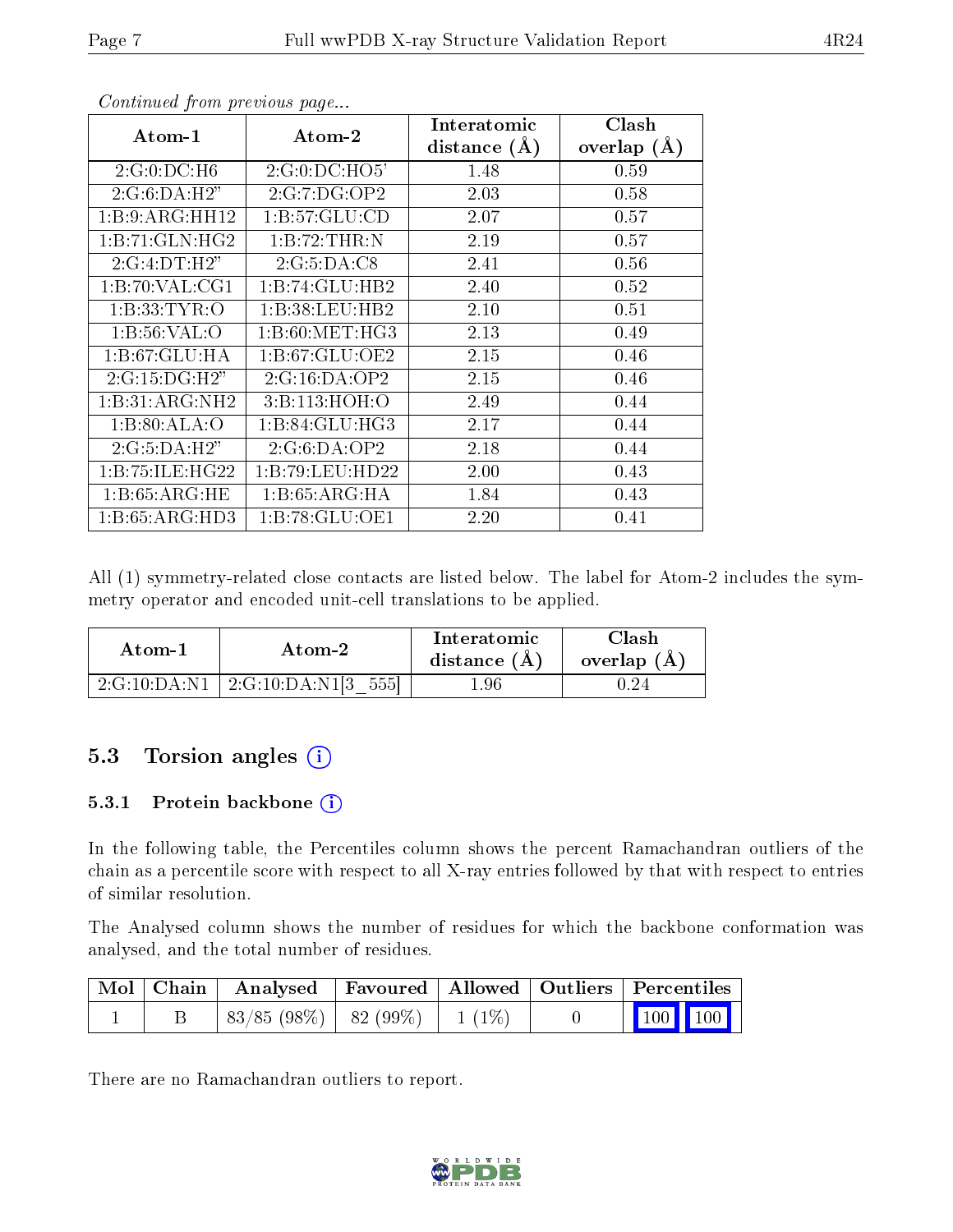#### 5.3.2 Protein sidechains  $(i)$

In the following table, the Percentiles column shows the percent sidechain outliers of the chain as a percentile score with respect to all X-ray entries followed by that with respect to entries of similar resolution.

The Analysed column shows the number of residues for which the sidechain conformation was analysed, and the total number of residues.

| $\mid$ Mol $\mid$ Chain $\mid$ | Analysed   Rotameric   Outliers   Percentiles     |  |                                                                                  |
|--------------------------------|---------------------------------------------------|--|----------------------------------------------------------------------------------|
|                                | $+77/77 \; (100\%) \;   \; -73 \; (95\%) \;   \;$ |  | $\begin{array}{ c c c c c c c c } \hline 4 & 5\% & 23 & 24 \ \hline \end{array}$ |

All (4) residues with a non-rotameric sidechain are listed below:

| Mol | Chain | Res | Type       |
|-----|-------|-----|------------|
|     |       | 22  | LEU        |
|     |       | 65  | $\rm{ARG}$ |
|     |       | 76  | $\rm{ARG}$ |
|     |       |     | L FII      |

Some sidechains can be flipped to improve hydrogen bonding and reduce clashes. There are no such sidechains identified.

#### $5.3.3$  RNA  $(i)$

There are no RNA molecules in this entry.

#### 5.4 Non-standard residues in protein, DNA, RNA chains (i)

There are no non-standard protein/DNA/RNA residues in this entry.

#### 5.5 Carbohydrates  $(i)$

There are no carbohydrates in this entry.

#### 5.6 Ligand geometry  $(i)$

There are no ligands in this entry.

#### 5.7 [O](https://www.wwpdb.org/validation/2017/XrayValidationReportHelp#nonstandard_residues_and_ligands)ther polymers  $(i)$

There are no such residues in this entry.

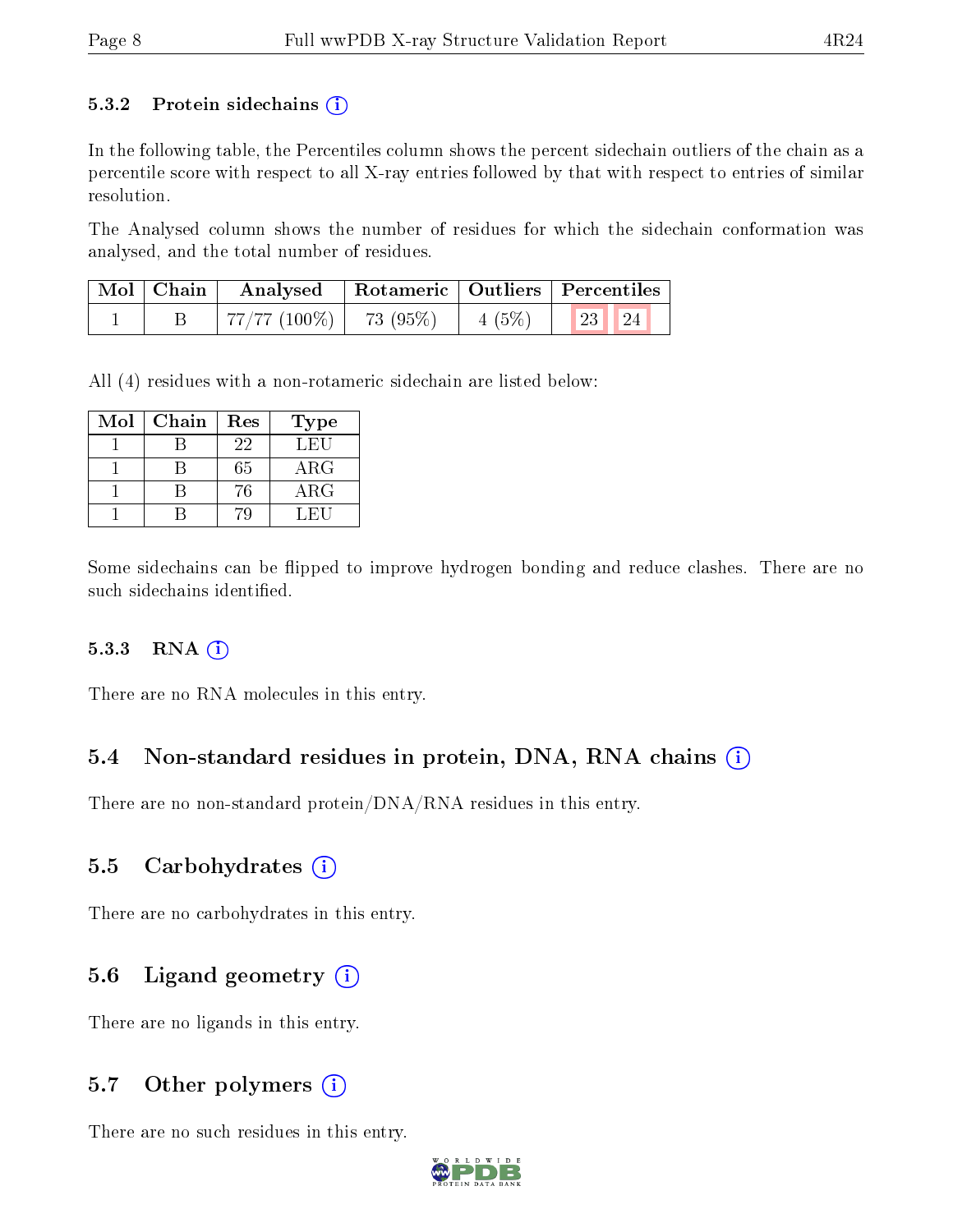## 5.8 Polymer linkage issues (i)

There are no chain breaks in this entry.